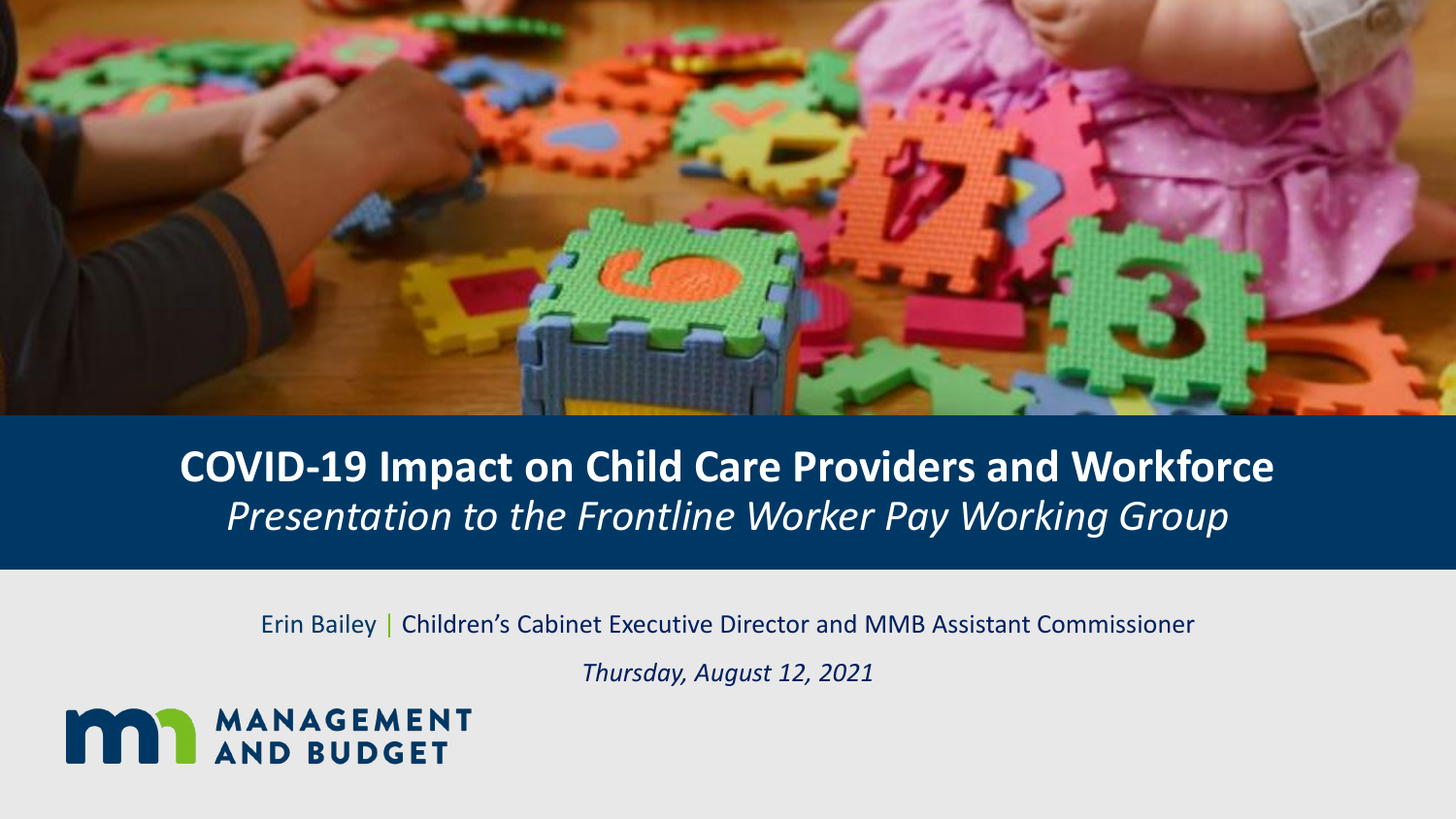## Education and Child Care COVID-19 Workgroup

- Scope: Ensure that care of children does not inhibit critical workers from reporting to work; enable continuity of education through distance learning, beginning with early education and child care.
	- Agency participation: Children's Cabinet, Education, Employment and Economic Development, Governor's Office, Health, Human Services, Labor and Industry, Management and Budget
- Strategy to utilize existing industry to care opportunities for workers in critical sectors and beyond as the economy begins to reopen; prioritize supports for child care infrastructure.
- Child care remained open, encouraged to do so with close partnerships, guidance and case data carefully tracked.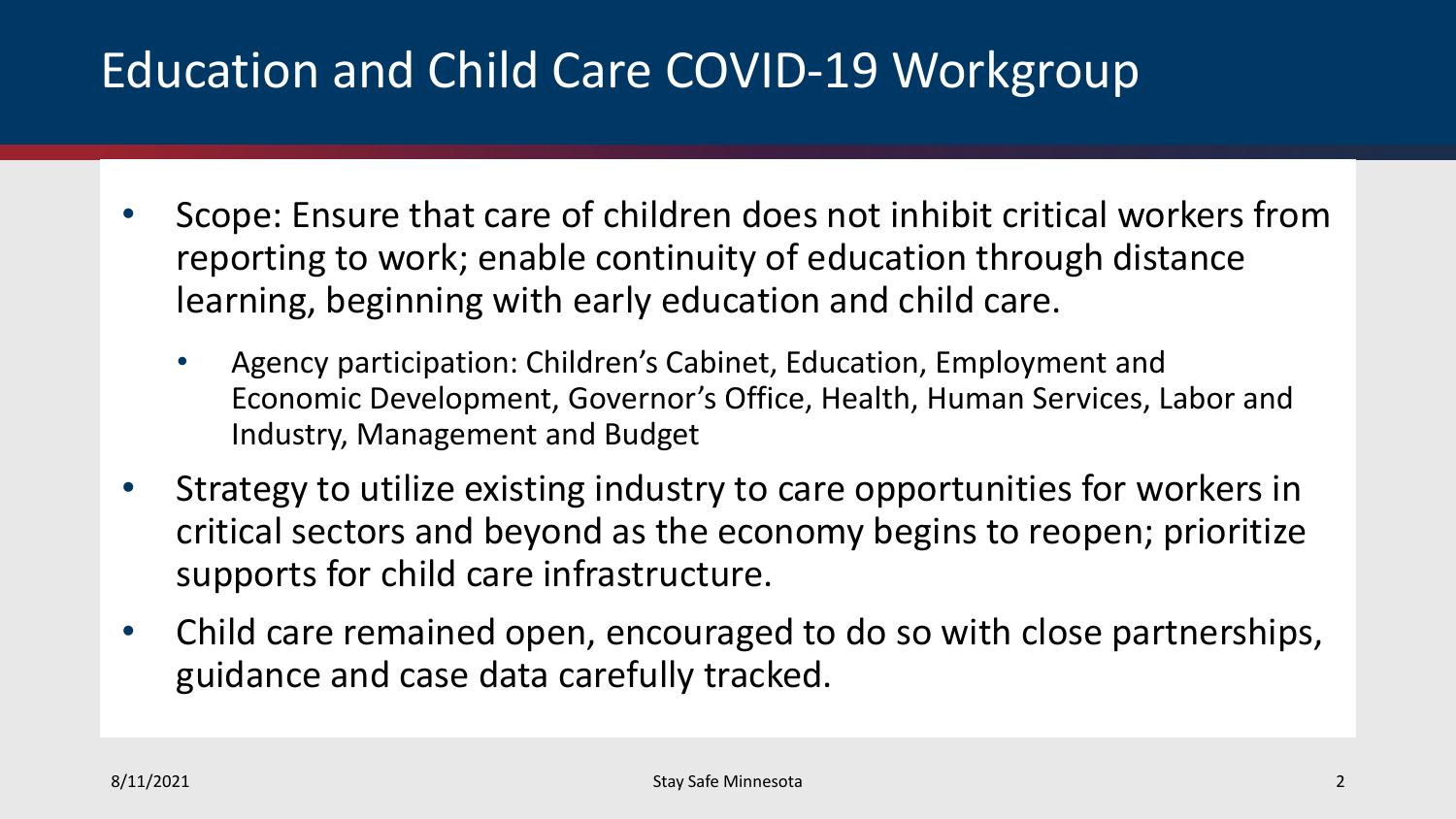## **Providers answered the call to remain open**

**We asked providers to remain open to serve essential worker families and they did at high rates:**

- After an initial increase in closures at the beginning of the pandemic, the state's licensed capacity was estimated to be operating at more than 90 percent by Fall 2020.
- Most other states say 50 to 75 percent of their programs close, according to federal survey in September 2020

Figure 3: Percentages of Closed Child Care Facilities by State



AGENCIES' ISSUANCE OF GUIDANCE TO CHILD CARE PROVIDERS ON PROTECTIVE **MEASURES RECOMMENDED BY CDC**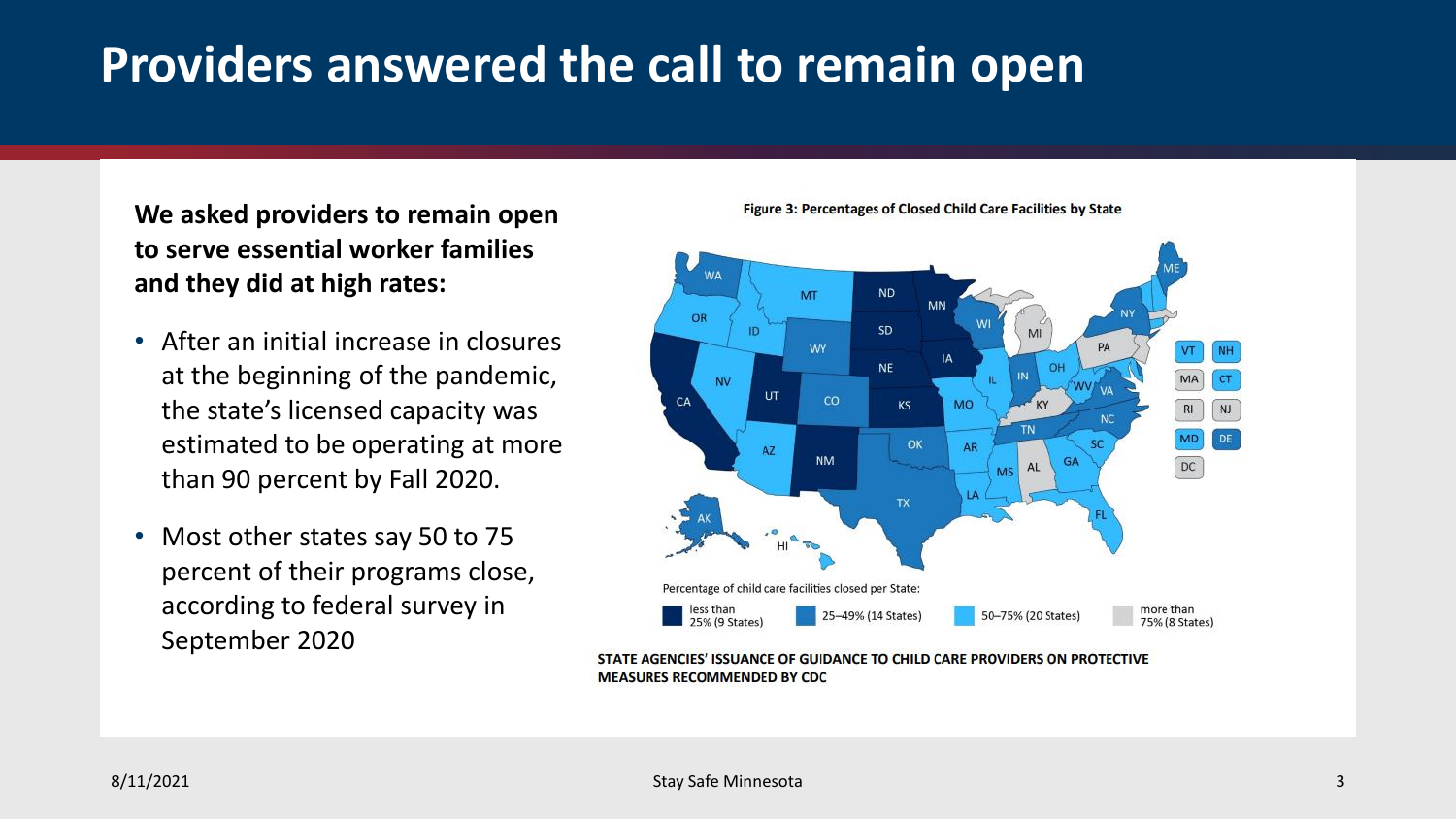### Current Status and Trends in Licensed Child Care in **Minnesota**

- As of July 1, 2021 there are 1,814 Licensed Child Care Centers and 6,922 Licensed Family Child Care
- Both license openings and closings have slowed for family child care and center licenses during the pandemic compared to the same months in 2019
- Net decrease of family child care licenses was lower in the first 11 months of 2020 compared to the first 11 months of 2019 (2020 net loss of 281 providers and 2019 net loss of 379 providers
	- Decreases FCC providers are a continuation of 20 year trend.
	- No impact demonstrated on proportion of FCC licenses opened or closed in the Metro vs. Greater Minnesota
	- No impact demonstrated on year-over-year trend of decrease in family child care providers
- Child Care Centers have continued to see a slight increase in the number of providers year over year since March 2020 Source:

DHS Licensing Division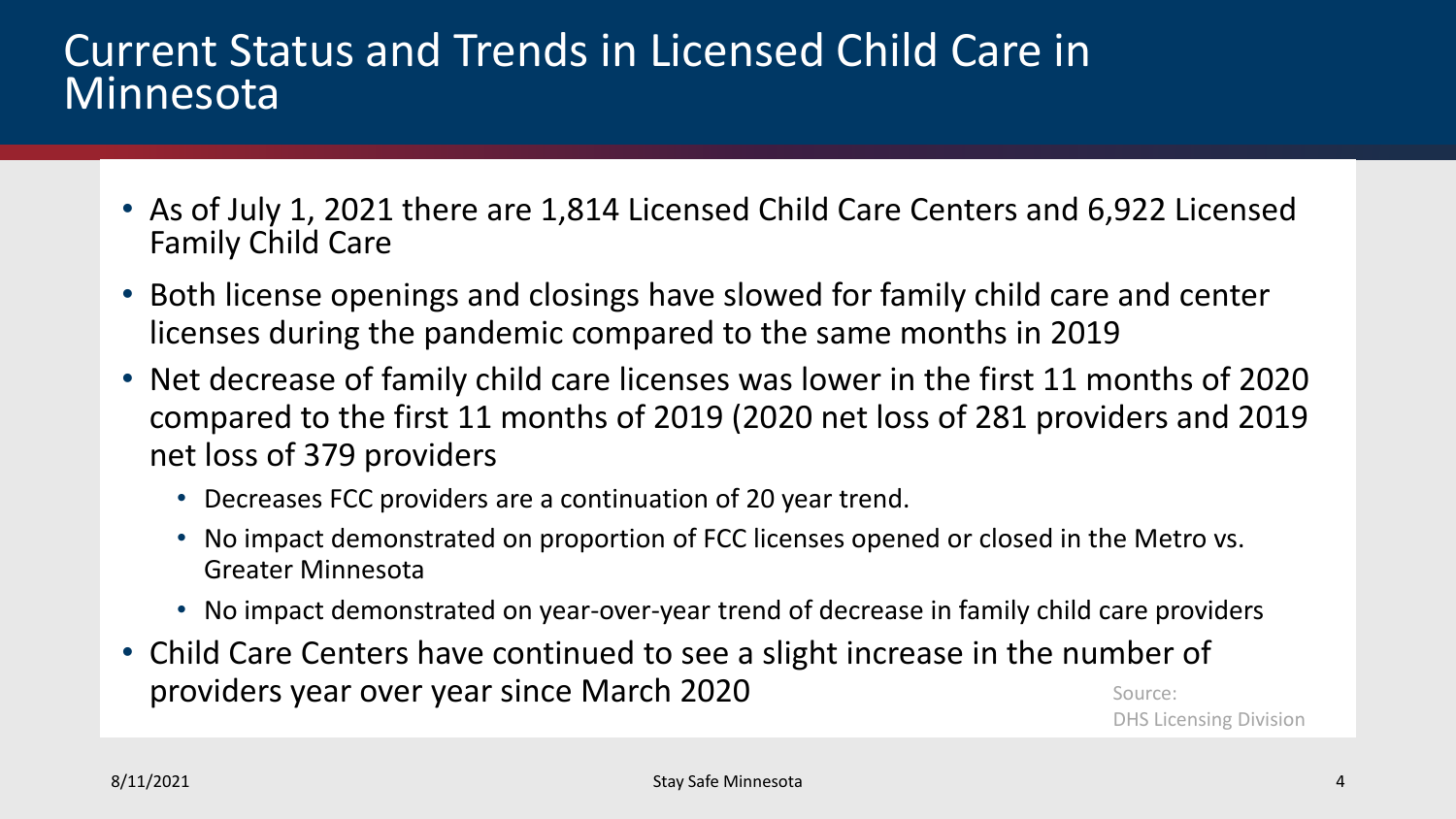## Child Care Center License Closures By Month 2019, 2020, and 2021

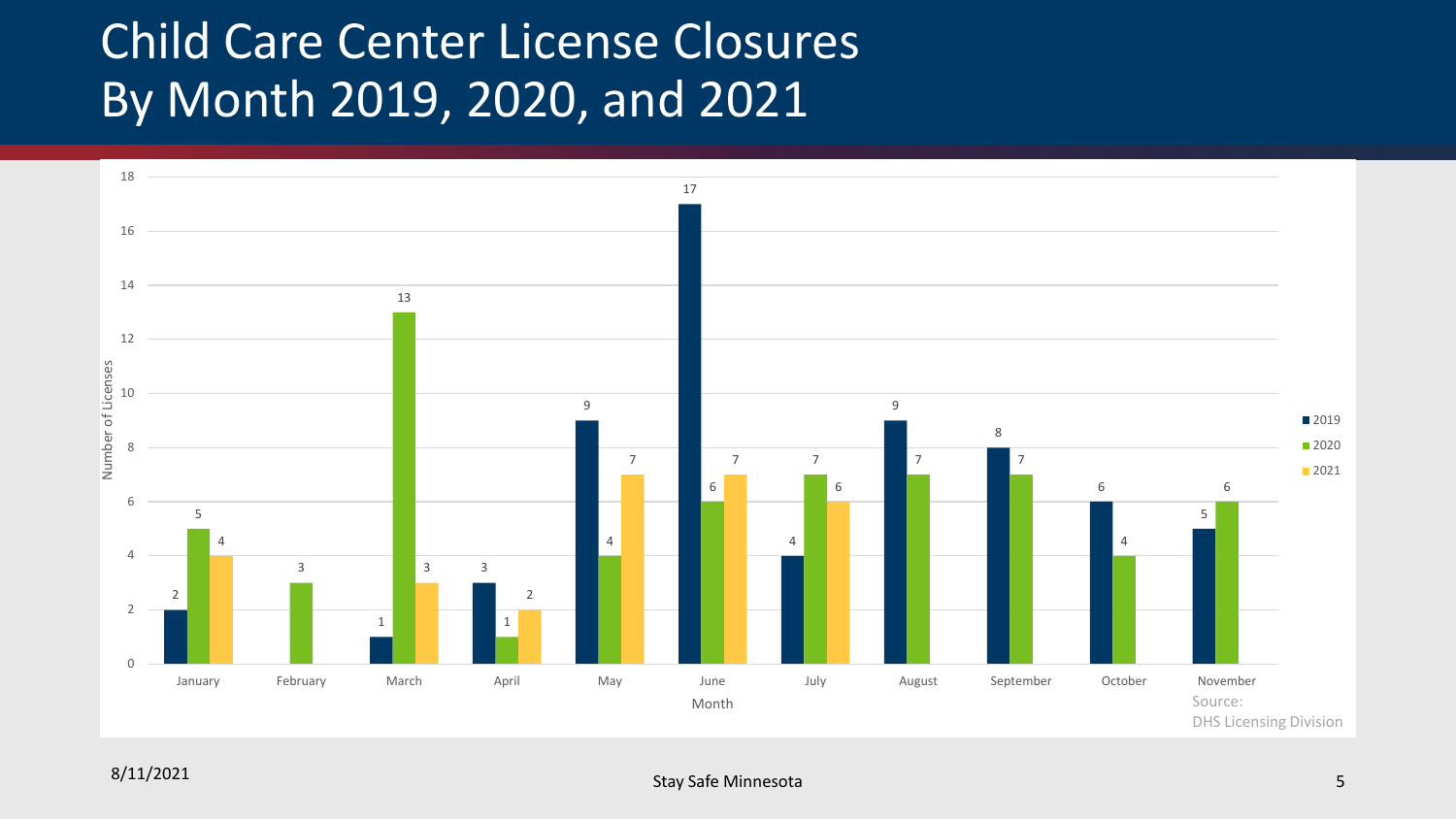# Family Child Care License Closures By Month 2019, 2020, and 2021

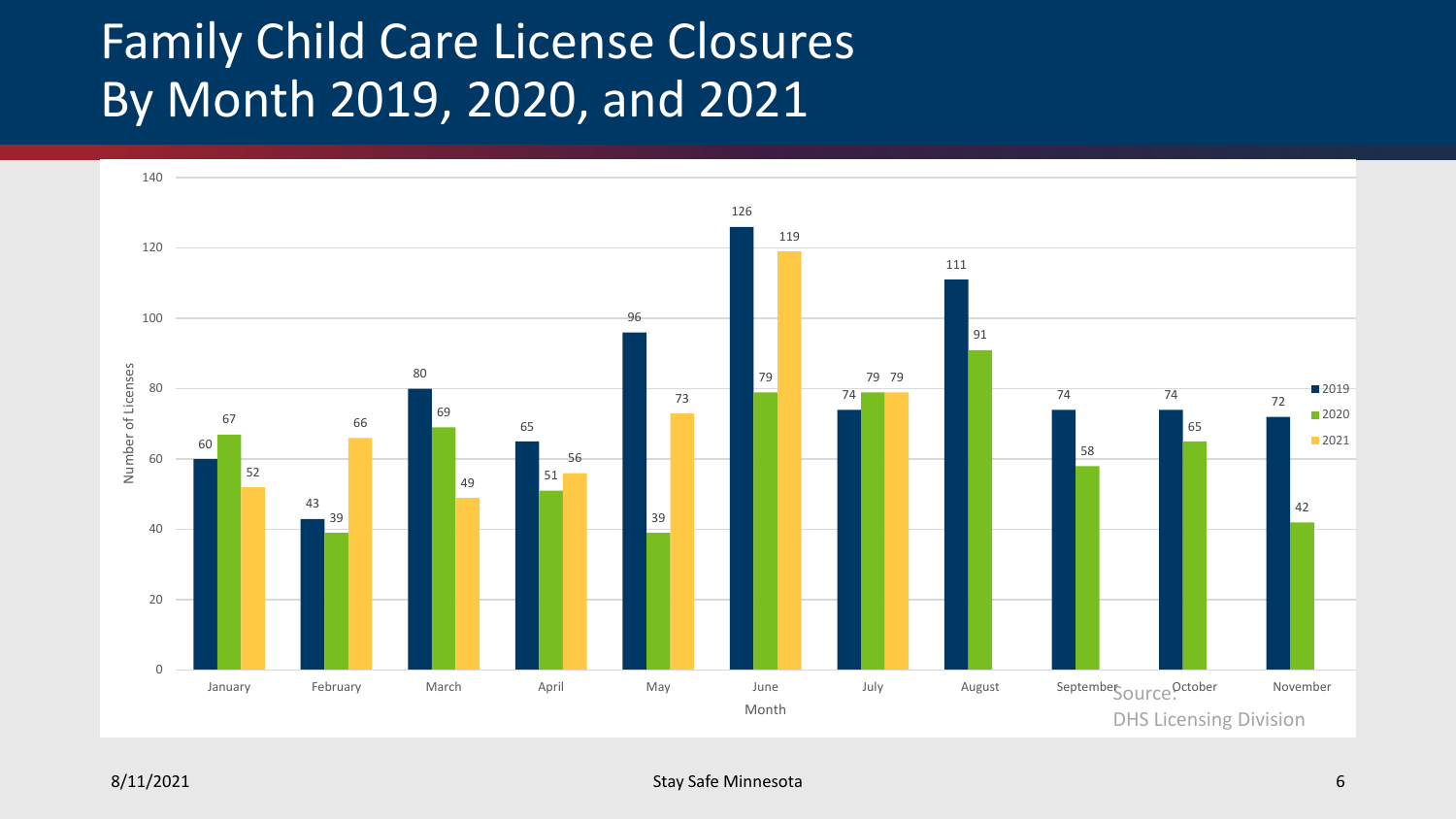### **Potential Exposure in Child Care Settings**

### **Child Care-Affiliated Cases**

- 76 total staff; 18 total children Hospitalized
- 6 total staff; 3 total children ICU Hospitalized
- 0 Total Deaths (staff and children)

**Example Peaks**

| <b>EXAMPLE FEARS</b> |                 |            |
|----------------------|-----------------|------------|
| #                    |                 | Mar/ April |
| cases                | <b>Nov 2020</b> | 2021       |
| 1                    | 409             | 247        |
| $2 - 4$              | 222             | 123        |
|                      | 52              | 28         |

From Minnesota Department of Health Weekly COVID-19 Report: Updated 8/5/2021



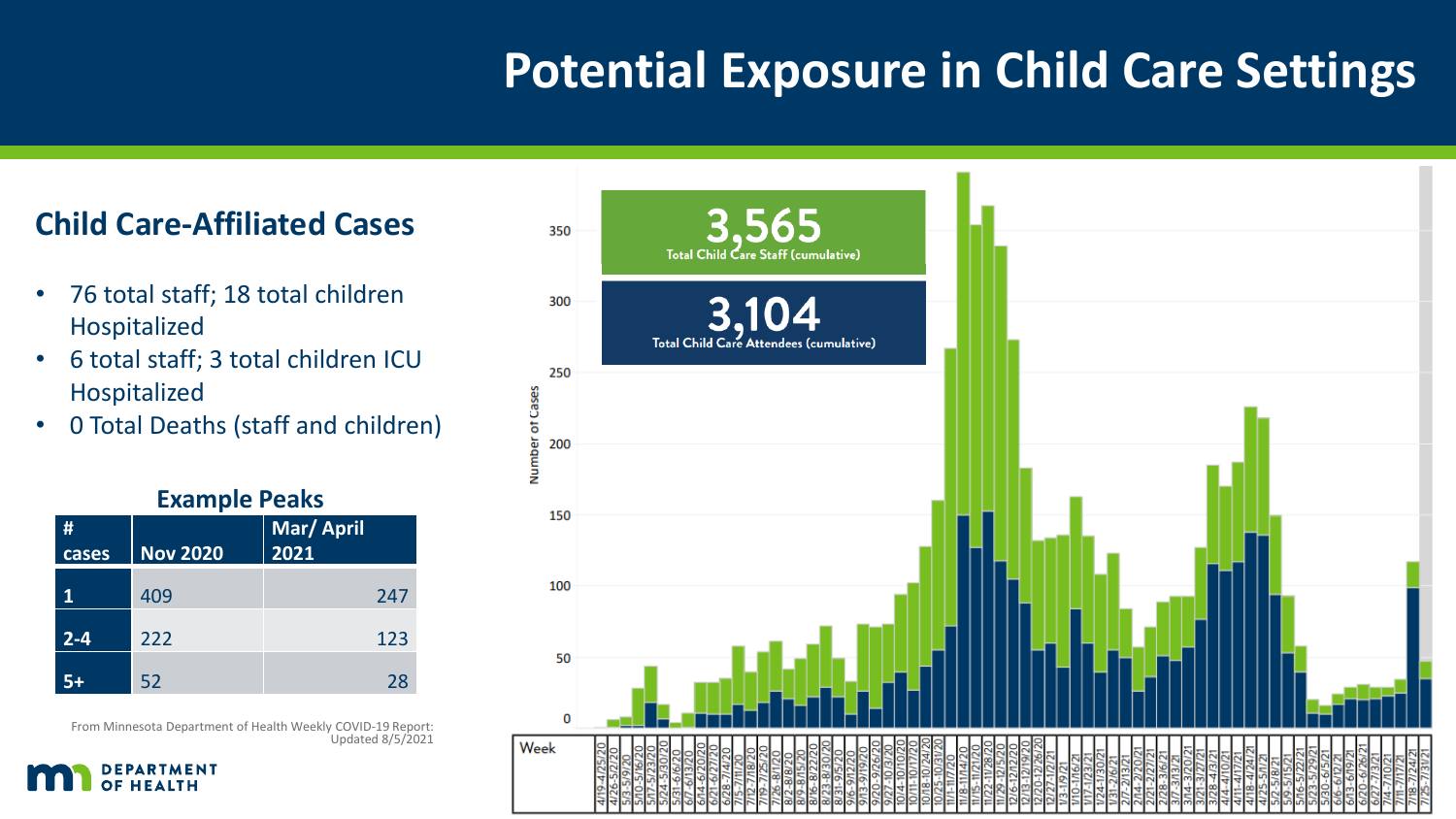## **COVID Guidance & Implications**

**Child care businesses operate on slim margins; COVID mitigation led to increased costs and decreased revenue:**

- Creating smaller, more consistent child care groups
- Screening procedures and increased cleaning
- Temporary program or classroom closures due to cases or exposures
- Adaptations to classrooms spaces and facilities, including outdoor areas and distance learning supports

#### **Research on increased costs:**

- Federal Reserve Bank of Minneapolis analysis estimated that the public health guidance of smaller group sizes cost up to \$1,200 per month for a family child care business and \$18,000 per month for a licensed child care center
- Center for American Program analysis using state-by-state calculator finds providers faced an average of 47 percent increase in operating costs during the pandemic (personnel expenses; increased sanitation)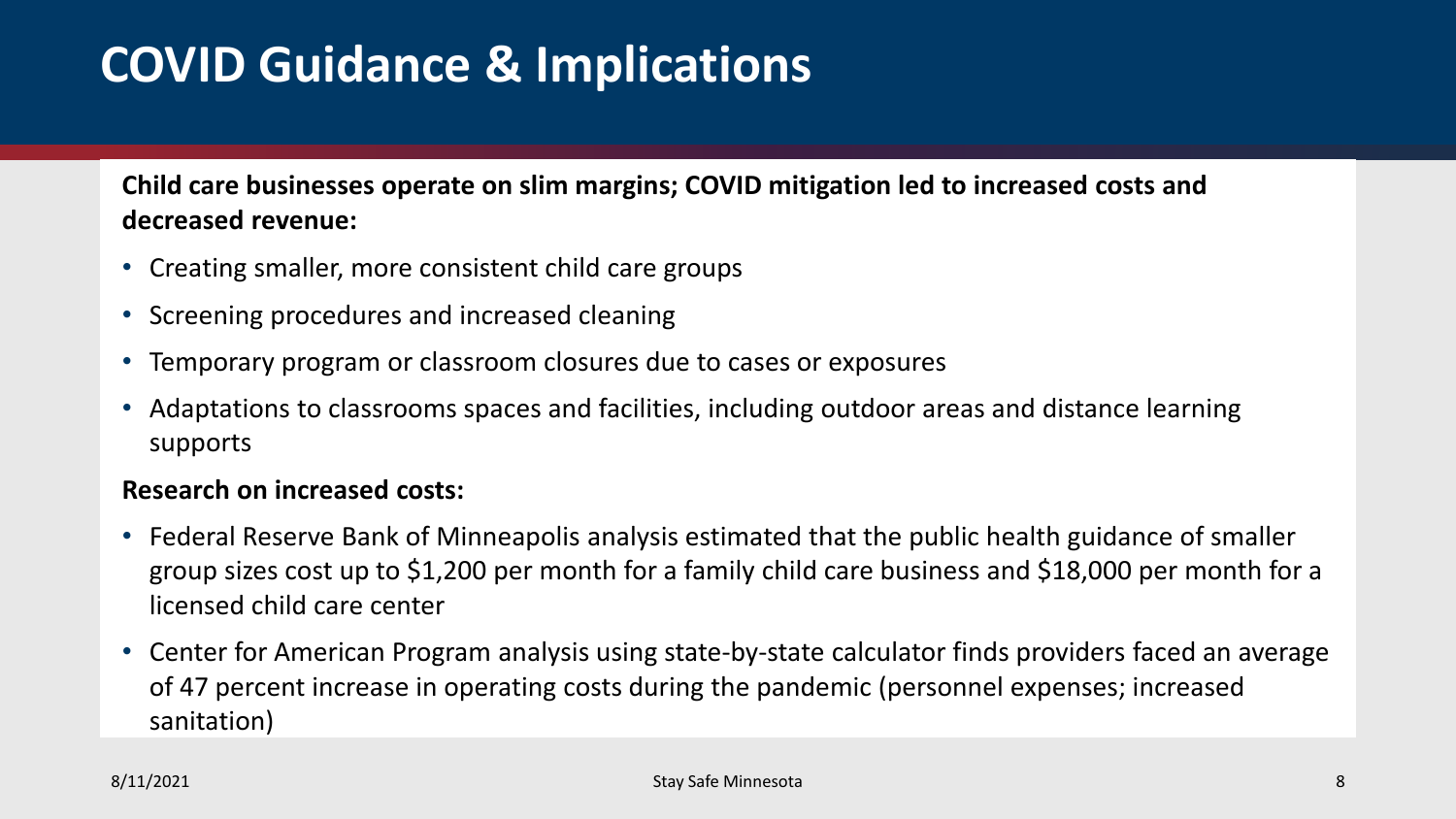### Provider Financial Supports

- Peacetime Emergency Child Care Grants: March-June 2020
	- •\$40 million (\$30 million state funds; \$10 million federal CARES CCDBG Funds)
- COVID-19 Public Health Support Funds: July 2020-May 2021 •~\$200 million (\$109.9 million CRF; \$87 million CRSSA CCDBG Funds)
- Child Care Stabilization Grants ~\$305 million ARP child care funds
	- Transition month payments June and July 2021
	- Full implementation (base grants and financial hardship grants) August 2021-June 2023
	- •70% of base grants required by state law to be used for staff compensation increases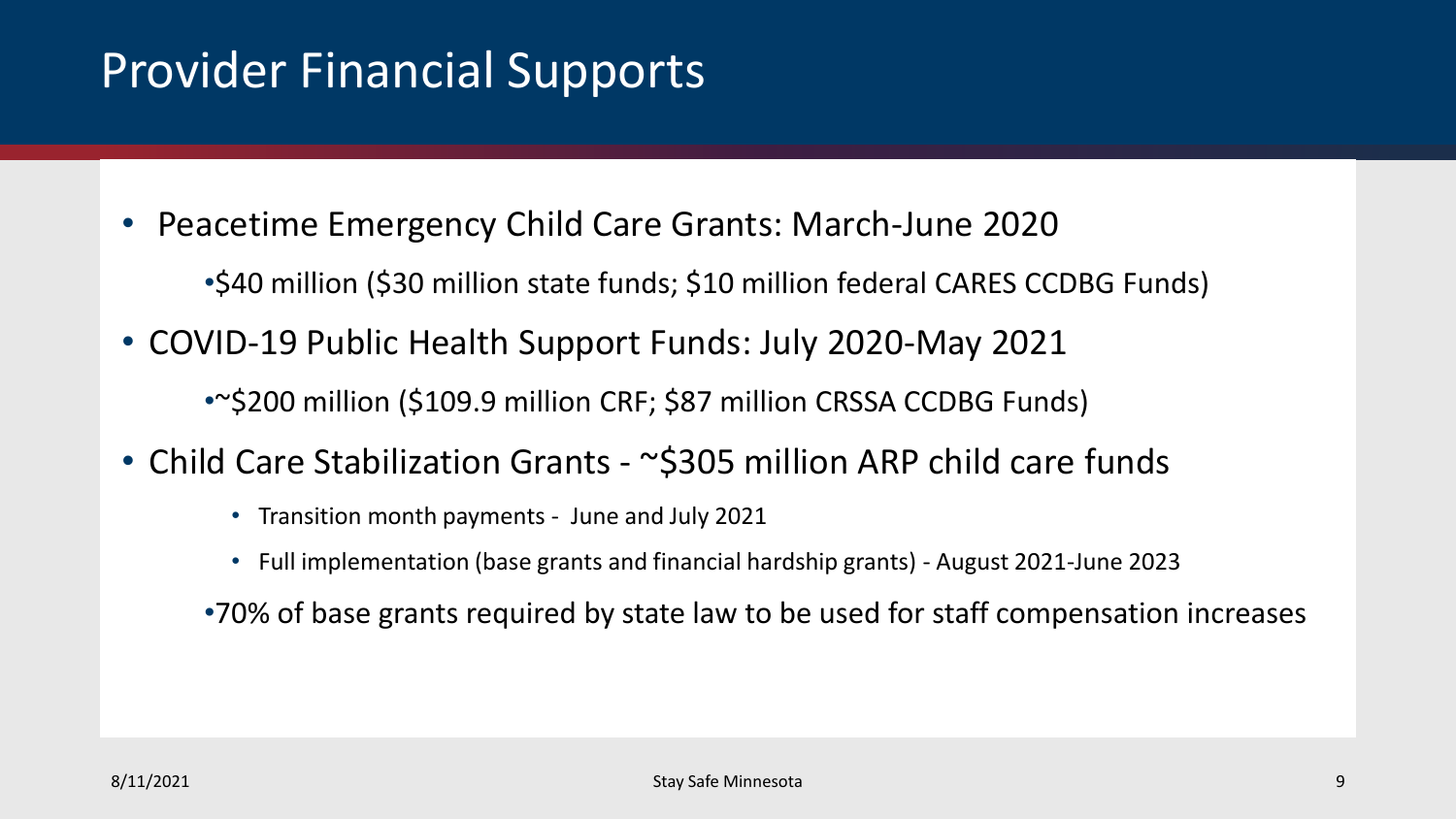# **Child Care Workforce: low compensation; high turnover**

Data shows wages below basic cost of living; (for typical family\*) result in high turnover. Annual turnover rates:

- 14.4% for Child Day Care Services industry
- 5.9% in Manufacturing
- 8.1% in Educational Services
- 8.3% in Healthcare & Social Assistance
- 9.1% economy-wide in Minnesota

\*The most typical family structure in MN is one fulltime worker, one part-time worker and one child.



**Wages of Early Care and Education Professionals and Cost of Living**

Source: Occupational Employment Statistics, 2020 Wages and Minnesota Cost of Living, 2020 data, DEED